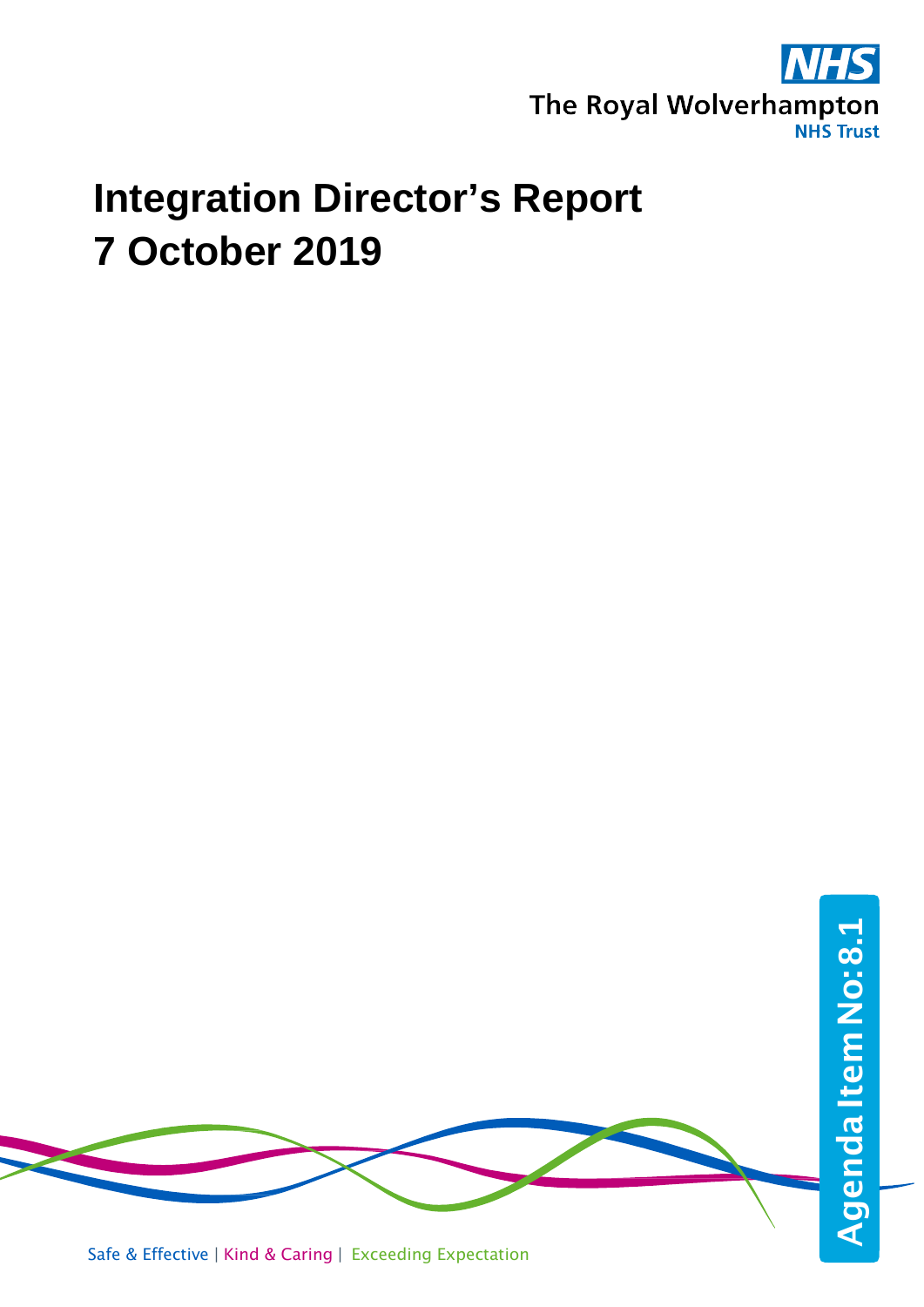# The Royal Wolverhampton NHS



| <b>Trust Board</b>                                             |                                                                                                                                                                                                                                                                                                                                                                                                                                                       |  |
|----------------------------------------------------------------|-------------------------------------------------------------------------------------------------------------------------------------------------------------------------------------------------------------------------------------------------------------------------------------------------------------------------------------------------------------------------------------------------------------------------------------------------------|--|
| <b>Meeting Date:</b>                                           | 7 October 2019                                                                                                                                                                                                                                                                                                                                                                                                                                        |  |
| Title:                                                         | <b>Integration Director's Report</b>                                                                                                                                                                                                                                                                                                                                                                                                                  |  |
| <b>Executive</b><br><b>Summary:</b>                            | This report provides the Trust Board with an update on the<br>Wolverhampton place based Integrated Care developments.                                                                                                                                                                                                                                                                                                                                 |  |
| <b>Action</b><br><b>Requested:</b>                             | <b>Receive and note</b>                                                                                                                                                                                                                                                                                                                                                                                                                               |  |
| For the<br>attention of the<br><b>Board</b>                    | This report provides an update of the Integration activity to date and<br>summarises on-going developments                                                                                                                                                                                                                                                                                                                                            |  |
| <b>Assure</b>                                                  |                                                                                                                                                                                                                                                                                                                                                                                                                                                       |  |
| <b>Advise</b>                                                  |                                                                                                                                                                                                                                                                                                                                                                                                                                                       |  |
| <b>Alert</b>                                                   |                                                                                                                                                                                                                                                                                                                                                                                                                                                       |  |
| Author +<br><b>Contact Details:</b>                            | <b>Sultan Mahmud</b><br>Director of Integration<br>Tel 01902 695963<br>s.mahmud@nhs.net                                                                                                                                                                                                                                                                                                                                                               |  |
| <b>Links to Trust</b><br><b>Strategic</b><br><b>Objectives</b> | 1. Create a culture of compassion, safety and quality<br>2. Proactively seek opportunities to develop our services<br>3. To have an effective and well integrated local health and care<br>system that operates efficiently<br>4. Attract, retain and develop our staff, and improve employee<br>engagement<br>5. Maintain financial health – Appropriate investment to patient<br>services<br>6. Be in the top 25% of all key performance indicators |  |
| <b>Resource</b><br><b>Implications:</b>                        | Revenue: None<br>Capital: None<br>Workforce: Additional capacity for Primary Care Services Team<br><b>Funding Source: Central funding</b>                                                                                                                                                                                                                                                                                                             |  |
| <b>CQC Domains</b>                                             | Safe: patients, staff and the public are protected from abuse and<br>avoidable harm.<br><b>Effective:</b> care, treatment and support achieves good outcomes,<br>helping people maintain quality of life and is based on the best<br>available evidence.<br>Caring: staff involve and treat everyone with compassion, kindness,<br>dignity and respect.<br><b>Responsive:</b> services are organised so that they meet people's<br>needs.             |  |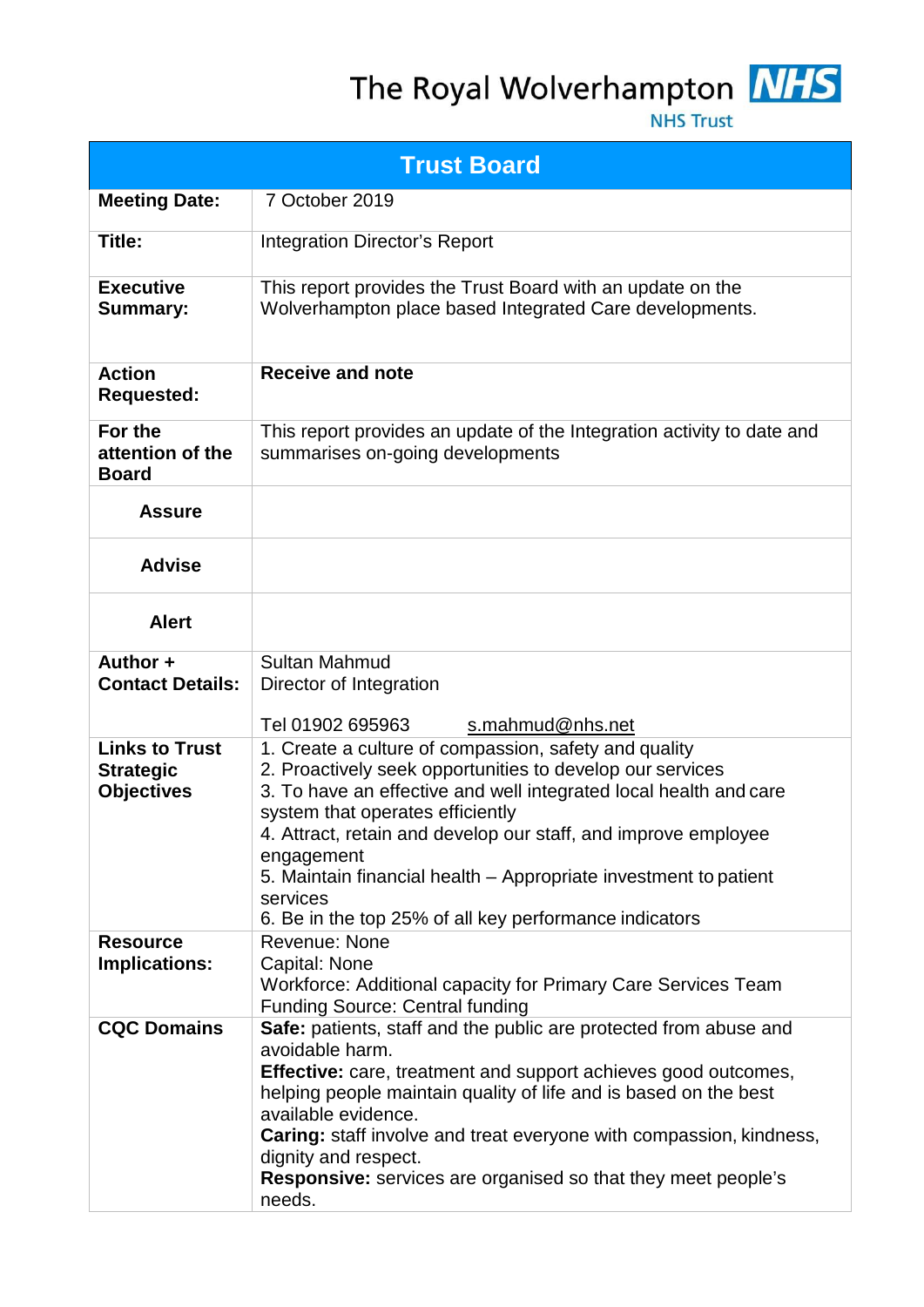|                                                | Well-led: the leadership, management and governance of the<br>organisation make sure it's providing high-quality care that's based<br>around individual needs, that it encourages learning and innovation,<br>and that it promotes an open and fair culture.                                                                                                                                                            |
|------------------------------------------------|-------------------------------------------------------------------------------------------------------------------------------------------------------------------------------------------------------------------------------------------------------------------------------------------------------------------------------------------------------------------------------------------------------------------------|
| <b>Equality and</b><br><b>Diversity Impact</b> | None identified                                                                                                                                                                                                                                                                                                                                                                                                         |
| <b>Risks: BAF/</b><br><b>TRR</b>               |                                                                                                                                                                                                                                                                                                                                                                                                                         |
| <b>Risk: Appetite</b>                          |                                                                                                                                                                                                                                                                                                                                                                                                                         |
| <b>Public or</b><br><b>Private:</b>            | Private                                                                                                                                                                                                                                                                                                                                                                                                                 |
| <b>Other formal</b><br>bodies<br>involved:     |                                                                                                                                                                                                                                                                                                                                                                                                                         |
| <b>References</b>                              | Next steps on the NHS Five Year Forward View<br>2018/19 Planning Guidance<br>NHS Long Term Plan (published $7th$ January 2019)                                                                                                                                                                                                                                                                                          |
| <b>NHS</b><br><b>Constitution:</b>             | In determining this matter, the Trust Management Committee should<br>have regard to the Core principles contained in the Constitution of:<br>Equality of treatment and access to services<br>High standards of excellence and professionalism<br>$\bullet$<br>Service user preferences<br>Cross community working<br><b>Best Value</b><br>$\bullet$<br>Accountability through local influence and scrutiny<br>$\bullet$ |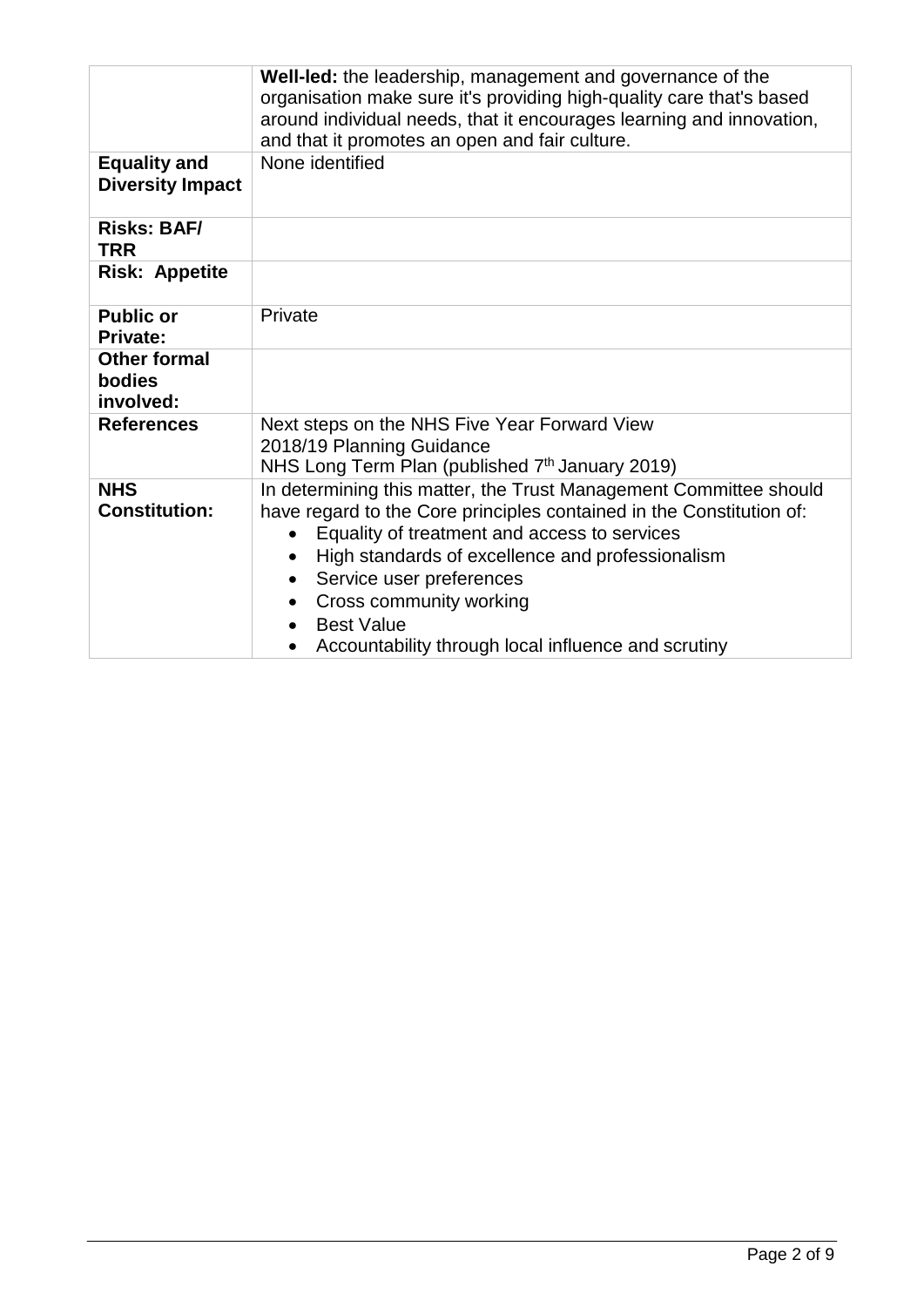|       | <b>Report Details</b>                                                                                                                                                                                                                                                                                                                                                                                                                                             |  |  |
|-------|-------------------------------------------------------------------------------------------------------------------------------------------------------------------------------------------------------------------------------------------------------------------------------------------------------------------------------------------------------------------------------------------------------------------------------------------------------------------|--|--|
| 1     | <b>Integrated Care System Update</b>                                                                                                                                                                                                                                                                                                                                                                                                                              |  |  |
| $1.1$ | <b>Background</b>                                                                                                                                                                                                                                                                                                                                                                                                                                                 |  |  |
|       | It is the stated ambition of the Trust to strongly support the development of an<br>integrated care placed based system in Wolverhampton.                                                                                                                                                                                                                                                                                                                         |  |  |
|       | Our aims are:                                                                                                                                                                                                                                                                                                                                                                                                                                                     |  |  |
|       | To become a fully integrated provider of primary, community and acute<br>services                                                                                                                                                                                                                                                                                                                                                                                 |  |  |
|       | To take further responsibility for management of the overall population health<br>of the city                                                                                                                                                                                                                                                                                                                                                                     |  |  |
|       | To blur the distinction of the purchaser-provider split in Wolverhampton. In<br>practical terms it would focus on individual relationships with providers, the<br>procurement of services, sub-contracting, and the management of the<br>provider chain against specification and performance criteria. This would<br>usually be focussed on the short-term and annual cycles. Connections with<br>the population are based on a locality/neighbourhood approach. |  |  |
| 1.2   | <b>Integrated Care Alliance (ICA)</b>                                                                                                                                                                                                                                                                                                                                                                                                                             |  |  |
|       | The ICA comprises, Wolverhampton CCG, Wolverhampton City Council, The Black<br>Country Partnership, Royal Wolverhampton NHS Trust, GP groupings and<br>Healthwatch Wolverhampton.                                                                                                                                                                                                                                                                                 |  |  |
|       | The remit of the ICA is to design the new healthcare system in the Wolverhampton<br>place to ensure enactment of the NHS Plan. The work is being undertaken by the<br>following groups:                                                                                                                                                                                                                                                                           |  |  |
|       | • Wolverhampton Integrated Care Alliance (ICA) Clinical Development group<br>Overarching Wolverhampton Integrated Care Alliance (ICA) Governance<br>Group                                                                                                                                                                                                                                                                                                         |  |  |
| 1.3   | <b>Clinical Development Group Update</b>                                                                                                                                                                                                                                                                                                                                                                                                                          |  |  |
|       | Strategic Planning in the End Of Life (EOL) and Frailty Work Stream Sub Groups is<br>now sufficiently developed and these plans are now at the stage of translation into<br>operational delivery programmes which will be taken forward by primary care<br>networks and community services transformation teams.                                                                                                                                                  |  |  |
|       | The ICA work on EOL includes piloting EPACCs; FREMS proposal/Ethical<br>Framework and a Breathlessness business case for clinics in the community.                                                                                                                                                                                                                                                                                                                |  |  |
|       | The ICA work on Frailty is progressing faster than other parts of the region<br>specifically – Recognising End of Life and Escalating Deterioration (FREED), the<br>STP are keen to roll it out STP wide as an exemplar of good practice. In addition                                                                                                                                                                                                             |  |  |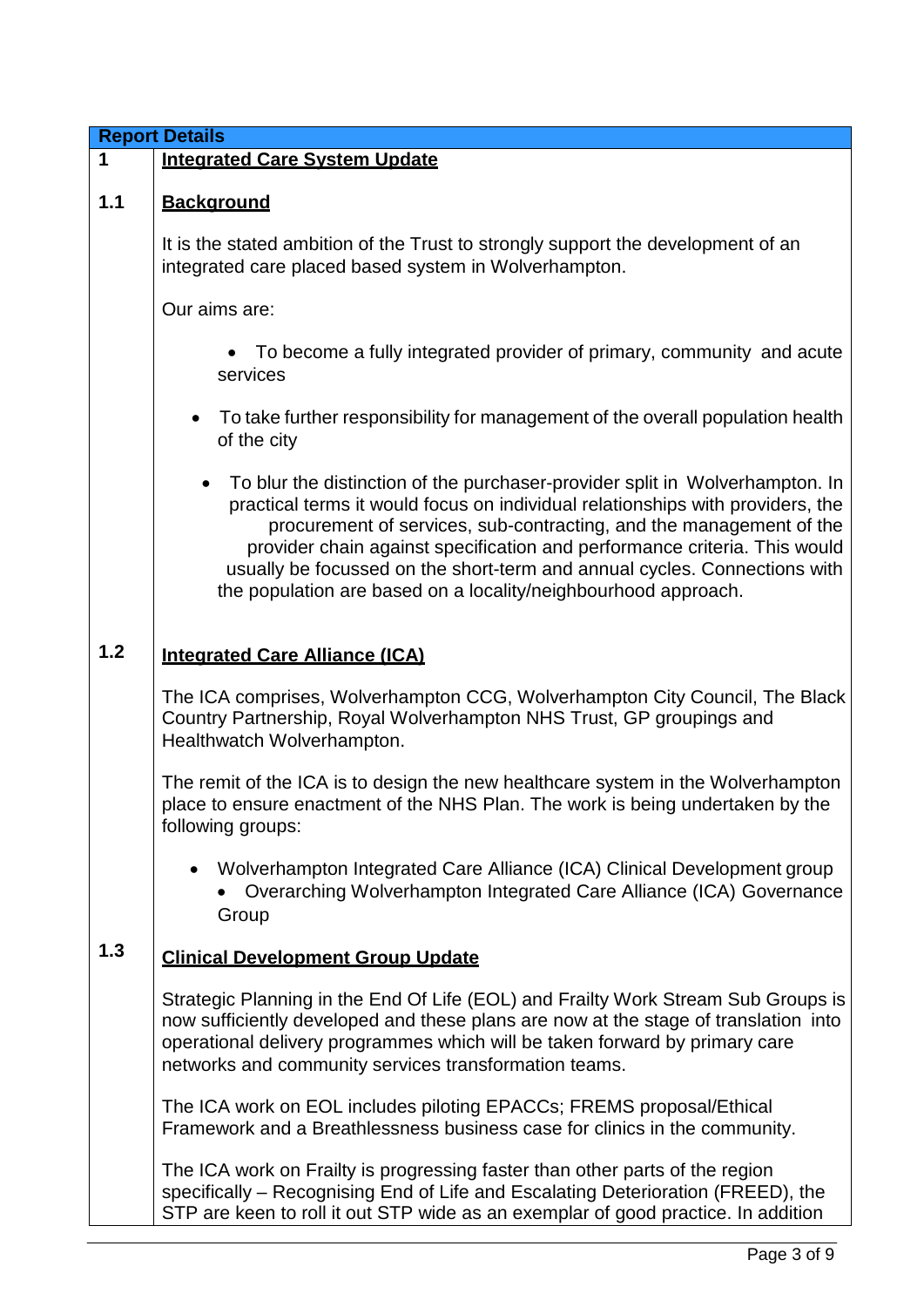adverts are going out for 6 Healthy Aging Co-ordinators which will employ 1 FTE in each PCN working to support links into community assets and additional support on discharge from hospital for identified patients from the Frailty Unit.

There is a growing number of workforce issues, particularly regarding 'new' workforce coming into PCN's and the fact that there needs to be a strategic approach to ensure individual organisations are not de-stabilised by staff moving aroundthe system and the question of a lead employer, ongoing professional development, supervision and accountability of these staff. To address these issues a Workforce Summit was held on the afternoon of 18<sup>th</sup> September to address both local and regional issues/concerns. The RWT workforce Director is to lead this programme of work as the STP workforce lead.

The Community EOL Proposal has been approved by the Clinical Pathways Group to proceed to full business case and work is ongoing to ensure input from the finance and commissioning sub group and full engagement of the EOL Sub Group

#### **1.4 Governance Group Update**

A proposal to bring together and merge the 5 work streams of the Wolverhampton Better Care Fund Programme into the development of the Wolverhampton ICA to ensure just one manageable programme of work. This aims to avoid duplication and make best use of the resources available. Approval has been received from both the ICA Alliance and the BCF Programme Board and this is now moving to implementation phase.

In line with the NHS Long Term plan, the Black Country and West Birmingham STP is working towards becoming an Integrated Care System (ICS). The STP plans recognise the importance of building the Black Country wide ICS on locally developing arrangements such as the ICA. There will also be further interdependencies with specific STP clinical work-streams that may impact on the local ICA development which will need to be considered.

## **1.5 The Contracting and Commissioning Sub Group**

The core purpose/ responsibilities of the ICA Contracting sub-group are as follows:

- Develop a standardised approach to assessing the financial and contractual impact of proposed service changes
- Support clinical work streams in developing costed pathways
- Ensure resources are redirected to follow service delivery and patient outcomes
- Develop and implement an overarching agreement to support the changes
- Horizon scan the contracting landscape to identify best practice and national policy developments.
- Share learning from other health and care economy/ community areas who have introduced similar agreements, to help inform the best option

The group has recently established links with the national New Models of Care team and is also part of the Integrated Care Payment Forum, which is a peer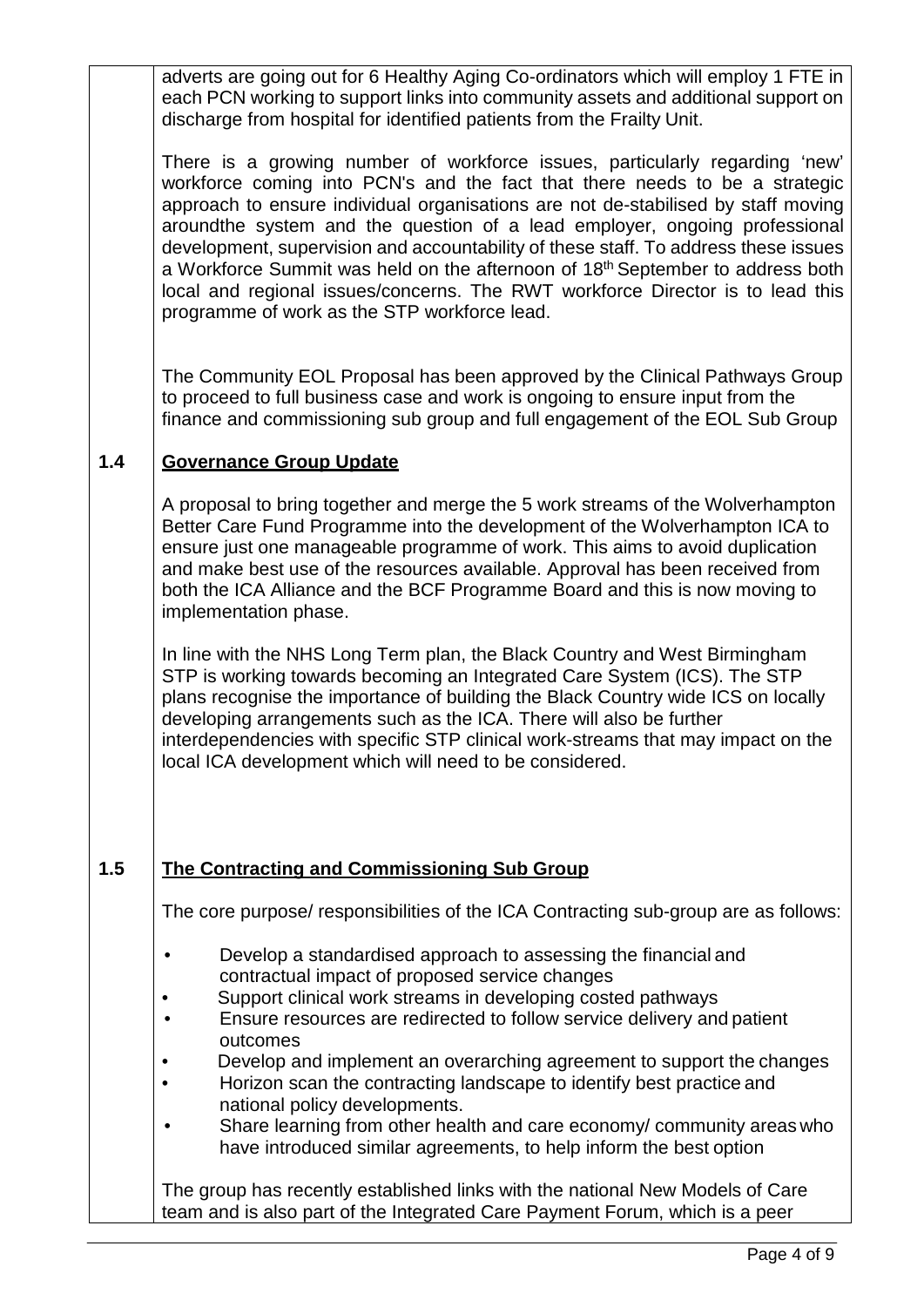|     | network for integrated care sites that are designing, testing and implementing new<br>payments models.                                                                                                                                                                                                                                                                                                                                                                                                                             |
|-----|------------------------------------------------------------------------------------------------------------------------------------------------------------------------------------------------------------------------------------------------------------------------------------------------------------------------------------------------------------------------------------------------------------------------------------------------------------------------------------------------------------------------------------|
|     | The next phase of work includes defining some rules of engagement for business<br>cases for the ICA and considering objectives, assumptions and desired outcomes<br>for the next contracting round. A paper is to be tabled at the October Governance<br>Group.                                                                                                                                                                                                                                                                    |
| 1.6 | <b>The Outcomes Framework Sub Group</b>                                                                                                                                                                                                                                                                                                                                                                                                                                                                                            |
|     | The ICA Outcomes sub-group has been tasked with developing an Outcomes<br>Framework for the emerging Wolverhampton ICA. The framework will include both<br>outcomes for the identified clinical pathways and for the ICA itself.                                                                                                                                                                                                                                                                                                   |
|     | Some work has already been undertaken from the clinical pathways groups (End<br>of Life, Frailty, Mental Health, Children and Young People) who have tried to<br>identify some key outcomes that they are trying to achieve.                                                                                                                                                                                                                                                                                                       |
|     | In addition to this a number of models from areas outside of Wolverhampton have<br>been considered and Wolverhampton CCG has begun to identify a set of<br>outcomes and measures based on the Canterbury model. This has been shared<br>with partners as a "starter for ten" to promote discussion.                                                                                                                                                                                                                                |
|     | The Midlands and Central Lancashire CSU Strategy Unit has been commissioned<br>to lead two workshops and the outputs are currently being collated into a<br>recommended outcomes framework using the NHSE Logic Model under 3<br>domains which were agreed at the first workshop as being Population Health;<br>Experience of Care and System Infrastructure.  Both workshops were well<br>attended by a wide range of stakeholders from across the system partners.<br>Outcomes will be presented to the October Governance Group |
| 2.0 | <b>Bringing the Transformation of Community Nursing into the Integrated Care</b><br><b>Alliance</b>                                                                                                                                                                                                                                                                                                                                                                                                                                |
| 2.1 | <b>Summary</b><br>The 10 year plan placed Primary Care Networks (PCNs) clearly in the spotlight for<br>revamping current models of care and revitalising General Practice Primary Care.<br>Core to the PCN approach is ensuring that there is an appropriate Community<br>Nursing infrastructure which is wrapped around these PCN, which makes for<br>greater multi-disciplinary and cross agency team working to ensure the prevention<br>and admission avoidance agenda can be delivered against.                               |
|     | In order for this to happen, the transformation of Community services needs to be<br>specially addressed with a sense of considered and planned urgency and<br>accelerate, in particular, those services which would be part of the multi-                                                                                                                                                                                                                                                                                         |

disciplinary PCN infrastructure.

# **2.2 The Situation in Wolverhampton**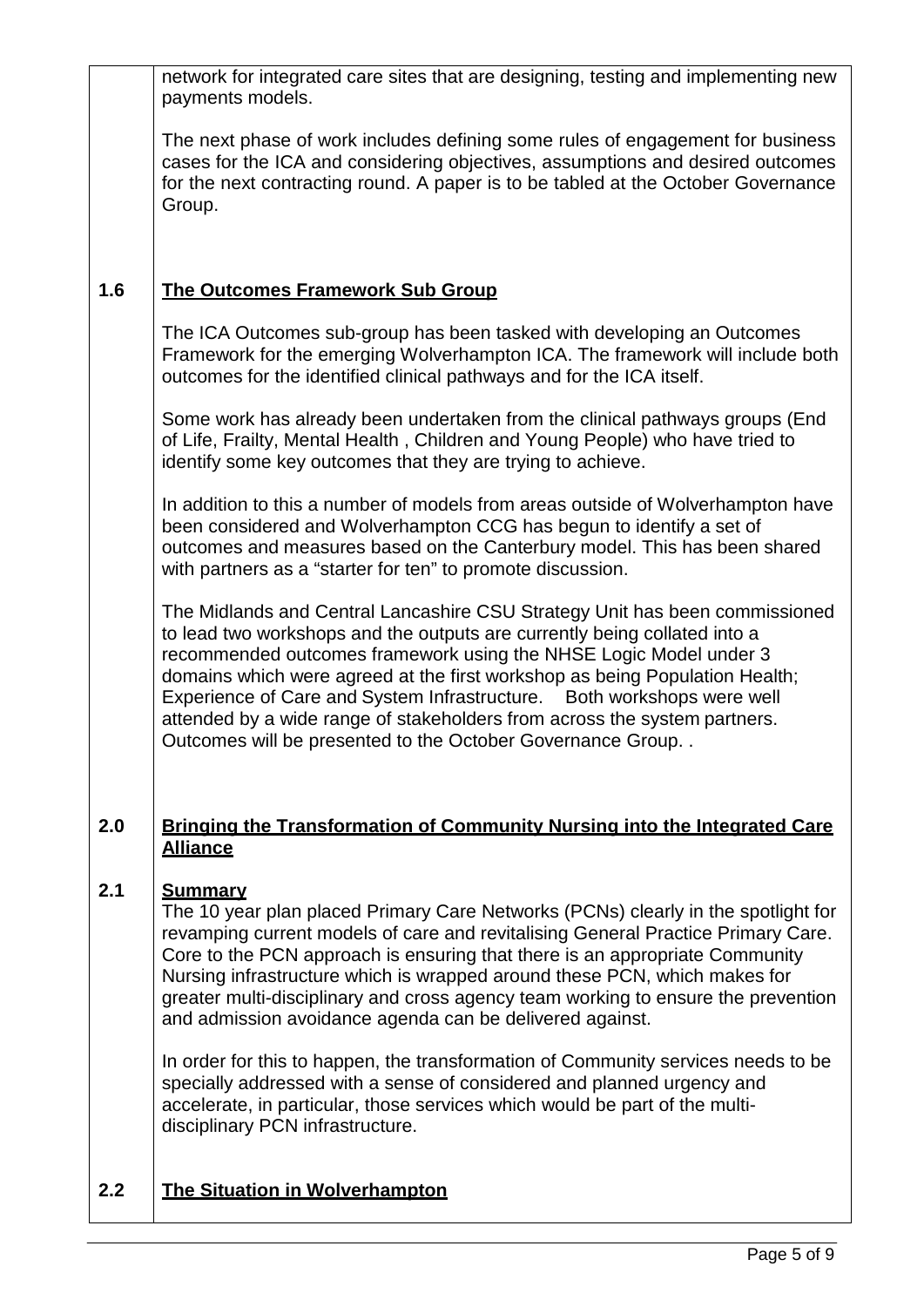Six PCNs have been agreed by the CCG, with an average size of about 50,000 patients. The current PCN clinical leads are also representatives on the clinical and oversight group of the Integrated Care Alliance (ICA) in Wolverhampton which is the mechanism to drive collaborative and joined up working as part of the longer term structural plan to create a local Integrated Care Provider (ICP) approach. Substantial preparation and engagement has been invested in creating collaborative working between Primary and Secondary Care clinicians as part of this and a number of work streams are active and have developed preliminary clinical models. The leading ones are:

- Frailty
- End of Life (EoL)

The Commissioner has committed to invest additional community based funding into these areas to address the service and quality improvement of community based solutions for these cohorts of patients. There is a common and strongly held view by clinicians and managers that the value of the investment (reduction in admissions; improvements in quality of care; better experience for patients) will be enhanced through ensuring that the community nursing infrastructure is appropriately delivered with PCN collaboration to ensure service clarity, integrity and quality.

### **2.3 Update on Transformation of Community Services Programme**

Significant work is being undertaken to support the ICA Work Streams in changing Community Services care models with a particular focus on EOL and Frailty.

Division 3 senior management presented a further progress report to the ICA Governance Group Tuesday 17<sup>th</sup> September and positive discussions with stakeholders took place.

It included the project implementation plan and key milestones;. The schedule includes details of steps taken to meet with PCN Clinical Directors in order to coproduce the wrap around services. Division 3 is developing an 'offer pack' for each PCN that will be targeted at their patient population.

The update recognised that the community nursing component needs to be addressed as part of the PCN solution, recognising the co-dependencies with the EoL and Frailty programmes of work in the ICA. They are mutually dependant and should not be treated exclusively. A full paper on the model is being presented under separate cover to this TMC.

#### **3 Data and Information Sharing across the Wolverhampton Place**

The Trust with local partner is undertaking the preparatory Information Governance work in line with the NHS provider legal obligations to enable phase one initiation for a unified care record and analytics system for the Wolverhampton place. Good progress has been made in the following areas:

• Each data producing (provider organisation) is undertaking a Data Privacy Impact Assessment (DPIA).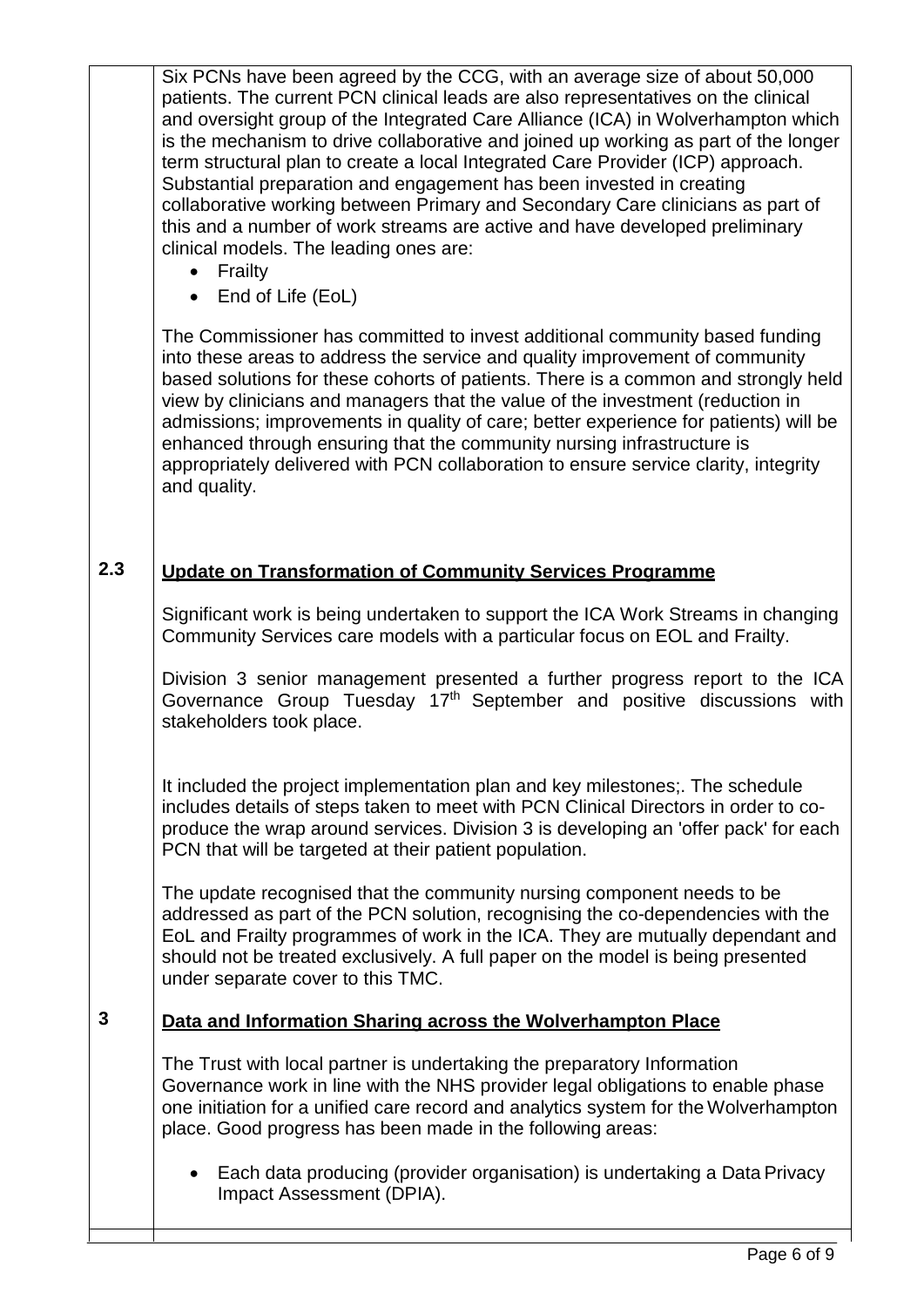|     | Defined Data-Set for sharing (Tier 1 - limited data-set) is nearing completion<br>$\bullet$<br>and moving to the legal ratification stage.                                                                                                                                                                                                                                                                                                                                                                                                                                              |
|-----|-----------------------------------------------------------------------------------------------------------------------------------------------------------------------------------------------------------------------------------------------------------------------------------------------------------------------------------------------------------------------------------------------------------------------------------------------------------------------------------------------------------------------------------------------------------------------------------------|
|     | Partners have agreed that the Graphnet Commercial Relationship will sit<br>$\bullet$<br>with RWT as a statutory NHS anchor organisation.                                                                                                                                                                                                                                                                                                                                                                                                                                                |
|     | The Project Management resource required to undertake DPIA and DSA is now in<br>place and accelerating progress.                                                                                                                                                                                                                                                                                                                                                                                                                                                                        |
|     | Work has also commenced with voluntary GP Groupings across the city to receive<br>and share data based on the ground breaking VI data-set whilst ensuring all IG<br>and GDPR requirements are met. This will allow:                                                                                                                                                                                                                                                                                                                                                                     |
|     | Further integration opportunities<br>$\bullet$<br>Harmonisation of care delivery<br>$\bullet$<br>Understanding of patient flow analytics across the system<br>$\bullet$<br>Contribute towards clinical and operational workflow mapping across the<br>$\bullet$<br>Wolverhampton place                                                                                                                                                                                                                                                                                                  |
|     | Excellent progress is being made towards gaining integration of data across the<br>health economy and in building clinical data systems to drive better patient care.<br>The live integrated data system across the Wolverhampton place is amongst the<br>most sophisticated and clinically dynamic in England.                                                                                                                                                                                                                                                                         |
|     | It was agreed that a specific agenda item be tabled at the October Governance<br>Group so that the co-chairs can present detailed progress to date and raise any<br>ongoing issues that require further support or escalation.                                                                                                                                                                                                                                                                                                                                                          |
| 3.1 | The Structured Clinical Data Set (SCDU)                                                                                                                                                                                                                                                                                                                                                                                                                                                                                                                                                 |
|     | This is progressing well and the key partners have provided a comprehensive data<br>set. There is a Data Sharing Agreement in place with all GP Practices.<br>A sub data sharing agreement with 2 non RWT PCN practices iscomplete which<br>will permit sharing the same primary care data set and the further evaluation of the<br>"GP complex care" system. The full data set will become more complete and<br>indeed grow over time. There will be sufficient data to provide significant<br>intelligence and drive new systems pathways and transformation on behalf of the<br>ICA. |
| 3.2 | <b>Clinico-Informatics Group</b>                                                                                                                                                                                                                                                                                                                                                                                                                                                                                                                                                        |
|     | Evidence based approaches that have succeeded in high performing systems have<br>relied heavily on clinical informatics, strong evidence base and a departure from<br>standard approaches in managing patients with long term conditions. The clinico<br>informatics group convened by Prof Dev Singh is central to evidence based service<br>redesign internally and across the Wolverhampton place.                                                                                                                                                                                   |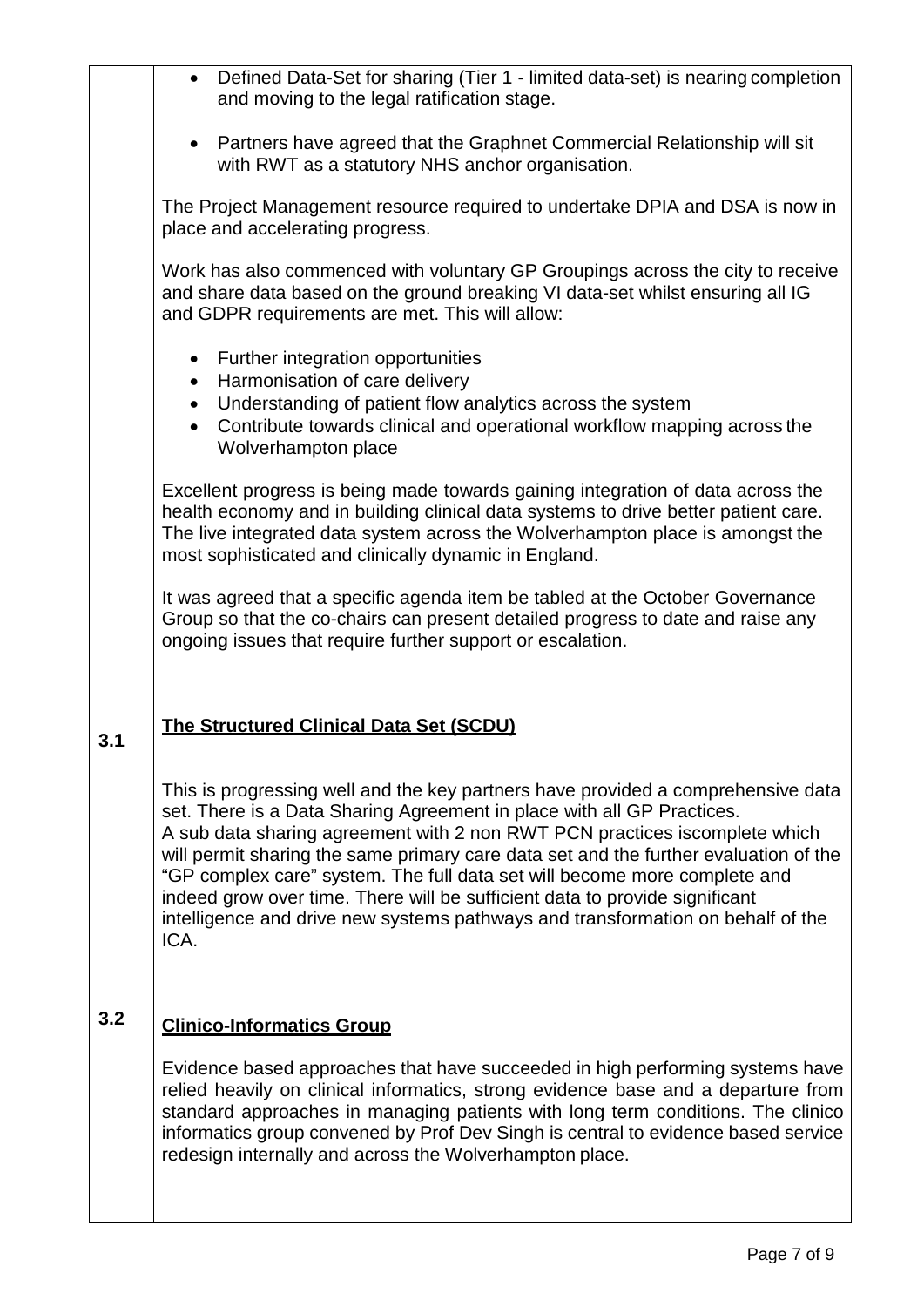The trust is testing new evidenced based approaches based on its integrated care dataset in the following areas:

- End of Life Care pilot.
- Huddle- Red to Green currently being piloted in ward 2 in West Park.
- GP MDT Pathway
- Learning from Death
- Frailty
- Coding

**4**

The meeting held in September focussed on delivery and roll out of the programmes noted above as well as progess and position with the ICA programme of work in support of the system data architecture. The next meeting of this group is set for 19<sup>th</sup> December 2019

# **Joint Prevention and Population Health Unit**

The joint (RWT and Council Public Health) Prevention and Population Health unit launched on 1st May 2019, putting the Trust in a strong position to deliver better care through the use of Population Health Management. The team will be using epidemiology, statistics and systems thinking to help managers and clinicians to better understand patterns of health and disease in the population, so that the Trust can be a system leader in delivering better outcomes for the whole population.

This month the team has been working to embed prevention into everyday care, by supporting the contracts team to introduce systematic identification and brief advice for smoking and alcohol with in-patients. The aim is to make it as easy as possible for clinicians to deliver evidence based interventions, by providing patientheld brief advice cards, Ask-Advise-Assist training, and prescribing resources for Nicotine Replacement. This work will contribute to a broader programme of work towards a Smoke Free Trust, which will be launched in October with a series of events and communications linked to the national Stoptober campaign.

In support of work to develop collaborative care across community services and general practice, the team have produced PCN (Primary Care Network) profiles that give an overview of each PCN's population demographics, levels of needin relation to Long Term Conditions and frailty, current levels of community services provision, and geographical spread. These will facilitate conversations about colocation, communication and opportunities to address unmet need by working collaboratively.

# **5 ICA Communications and Engagement Plan**

The RWT Head of Communications is co-ordinating the inputs to the delivery plan and has aligned communications leads from all partner organisations to each ICA sub group who are now working on their specified areas of delivery.